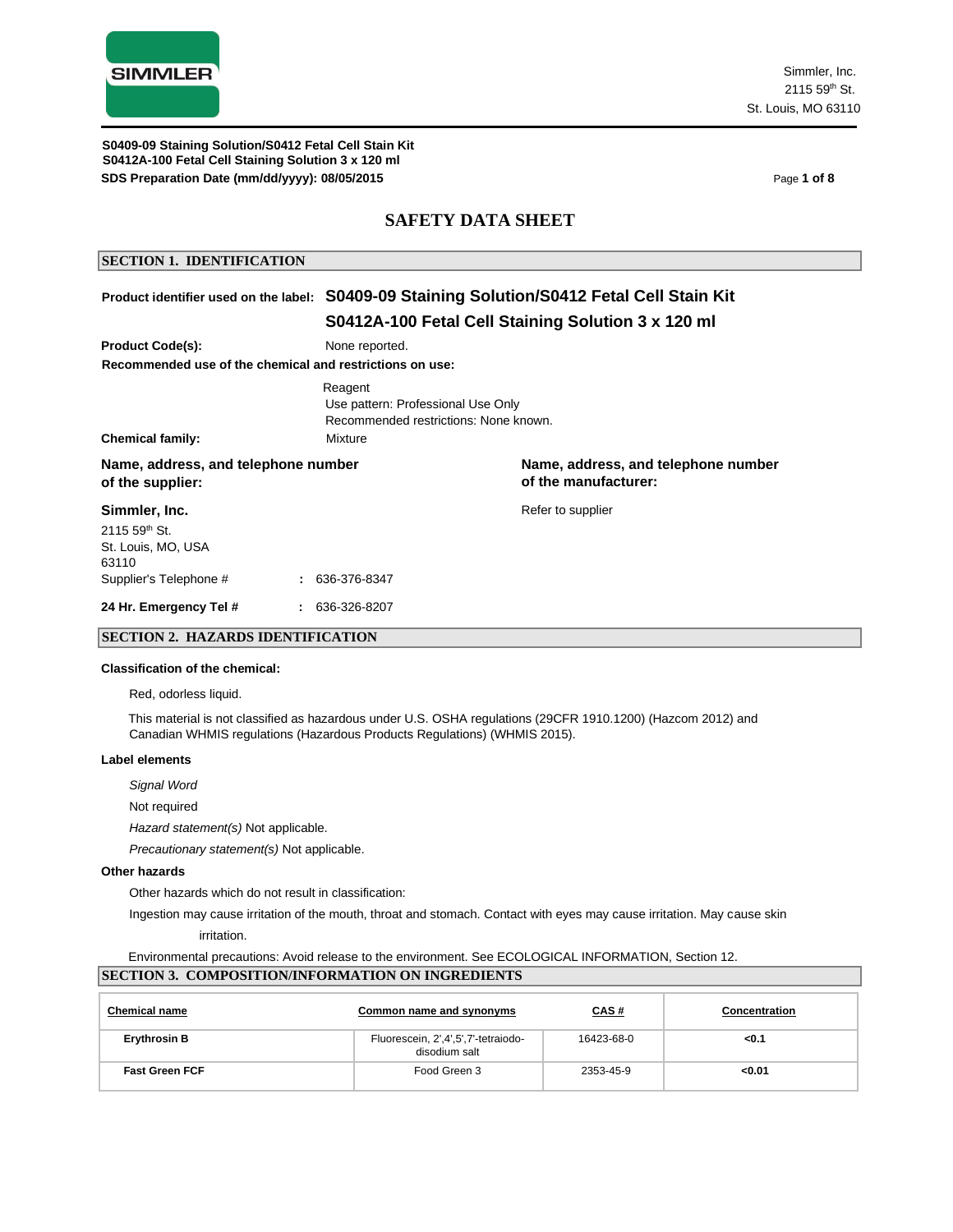

#### **S0412A-100 Fetal Cell Staining Solution 3 x 120 ml SDS Preparation Date (mm/dd/yyyy): 08/05/2015 Page 2 of 8 Page 2 of 8 Page 2 of 8 S0409-09 Staining Solution/S0412 Fetal Cell Stain Kit**

# **SAFETY DATA SHEET**

#### **SECTION 4. FIRST-AID MEASURES**

| Description of first aid measures |                                                                                                                                                                                                                                                     |
|-----------------------------------|-----------------------------------------------------------------------------------------------------------------------------------------------------------------------------------------------------------------------------------------------------|
| Ingestion                         | Do not induce vomiting. Rinse mouth thoroughly with water. Never give anything by<br>÷.<br>mouth to an unconscious person. Get medical attention.                                                                                                   |
| Inhalation                        | Immediately remove person to fresh air. If breathing has stopped, give artificial<br>÷.<br>respiration. If breathing is difficult, give oxygen by qualified medical personnel only.<br>Call a POISON CENTER or doctor/physician if you feel unwell. |
| Skin contact                      | : Wash affected areas with soap and water. Take off contaminated clothing and wash<br>before re-use. Get medical attention if irritation develops and persists.                                                                                     |
| Eye contact                       | : Flush with large amounts of water for 15 minutes. Remove contact lenses if present<br>and easy to do. If irritation or symptoms develop, seek medical attention.                                                                                  |

**Most important symptoms and effects, both acute and delayed:** Direct skin contact may cause temporary redness. Direct eye contact may cause temporary redness. Ingestion may cause gastrointestinal irritation, nausea, vomiting and diarrhea. May cause irritation to the nose, throat and upper respiratory tract.

**Indication of any immediate medical attention and special treatment needed:** Treat symptomatically.

#### **SECTION 5. FIRE-FIGHTING MEASURES**

#### **Extinguishing media**

*Suitable extinguishing media***:** Use media suitable to the surrounding fire such as water fog or fine spray, alcohol foams, carbon dioxide and dry chemical.

*Unsuitable extinguishing media***:** Do not use a solid water stream as it may scatter and spread fire.

#### **Special hazards arising from the substance or mixture / Conditions of flammability:**

Closed containers may rupture if exposed to excess heat or flame due to a build-up of internal pressure.

Flammability classification (OSHA 29 CFR 1910.106): Not flammable.

**Hazardous combustion products:** Carbon dioxide and carbon monoxide. Iodides.

### **Special protective equipment and precautions for firefighters**

*Protective equipment for fire-fighters:*

Firefighters must use standard protective equipment including flame retardant coat, helmet with face shield, gloves, rubber boots, and in enclosed spaces, SCBA.

*Special fire-fighting procedures***:**

Evacuate personnel to safe areas. Move containers from fire area if safe to do so. Water spray may be useful in cooling equipment exposed to heat and flame. Dike for water control. Avoid release to the environment.

#### **SECTION 6. ACCIDENTAL RELEASE MEASURES**

| Personal precautions, protective equipment and | All persons dealing with clean-up should wear the appropriate             |
|------------------------------------------------|---------------------------------------------------------------------------|
| emergency procedures:                          | protective equipment including self-contained breathing apparatus.        |
|                                                | Keep all other personnel upwind and away from the spill/release.          |
|                                                | Restrict access to area until completion of clean-up. Refer to Section    |
|                                                | 8, EXPOSURE CONTROLS AND PERSONAL PROTECTION, for                         |
|                                                | additional information on acceptable personal protective equipment.       |
| <b>Environmental precautions:</b>              | Ensure spilled product does not enter drains, sewers, waterways, or       |
|                                                | confined spaces. For large spills, dike the area to prevent spreading.    |
| Methods and material for containment and       | Ventilate the area. Prevent further leakage or spillage if safe to do so. |
| cleaning up:                                   | Contain and absorb spilled liquid with non-combustible, inert absorbent   |
|                                                | material (e.g. sand), then place absorbent material into a container for  |
|                                                | later disposal (see Section 13). Contact the proper local authorities.    |
| Special spill response procedures:             | If a spill/release in excess of the EPA reportable quantity is made into  |
|                                                | the environment, immediately notify the national response center in the   |
|                                                | United States (phone: 1-800-424-8802).                                    |
| US CERCLA Reportable quantity (RQ):            | None reportable.                                                          |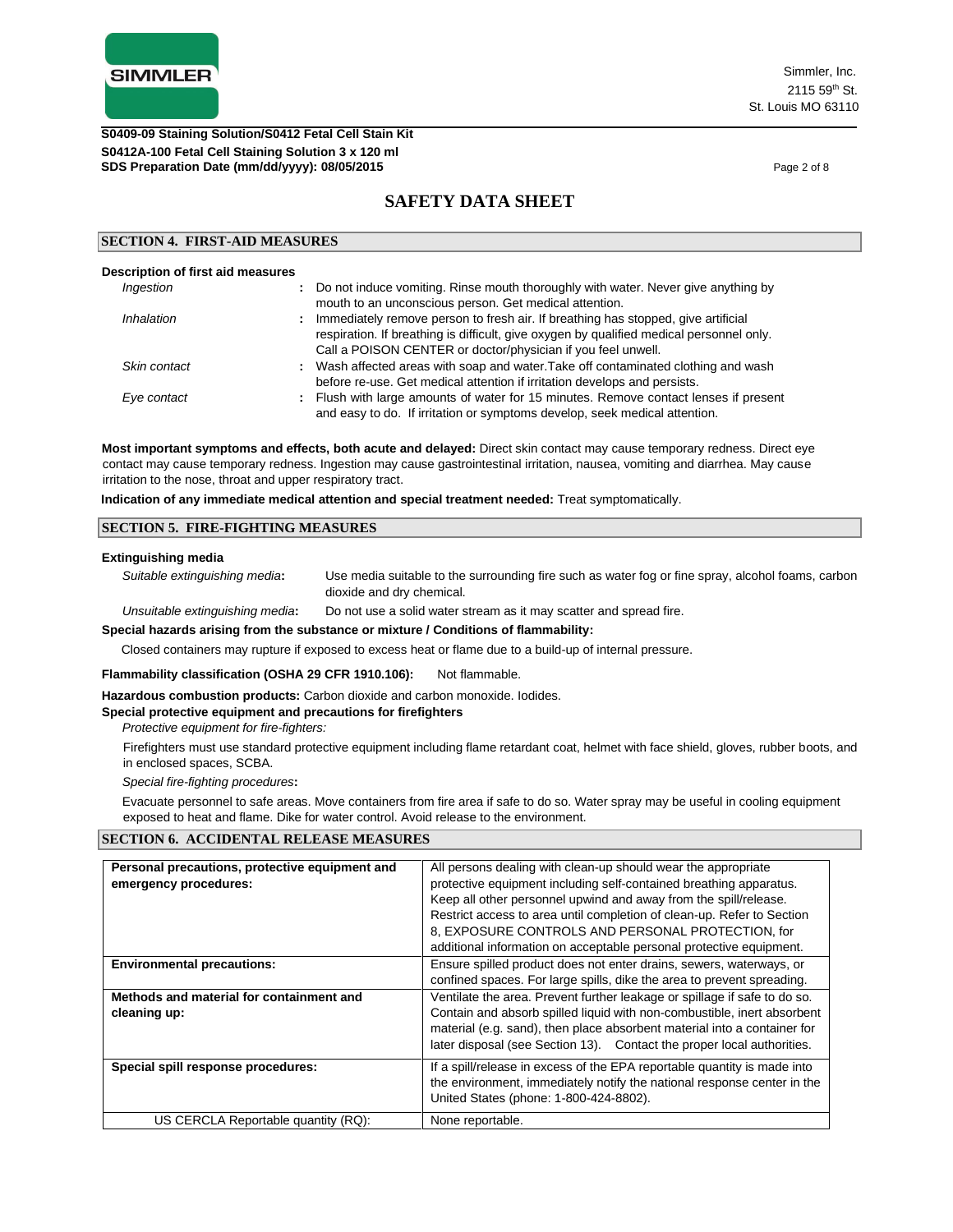**S0412A-100 Fetal Cell Staining Solution 3 x 120 ml SDS Preparation Date (mm/dd/yyyy): 08/05/2015 Page 3 of 8 Page 3 of 8 S0409-09 Staining Solution/S0412 Fetal Cell Stain Kit**

# **SAFETY DATA SHEET**

| <b>SECTION 7. HANDLING AND STORAGE</b> |  |                                                                                                                                                                                                                                                                                               |
|----------------------------------------|--|-----------------------------------------------------------------------------------------------------------------------------------------------------------------------------------------------------------------------------------------------------------------------------------------------|
| Precautions for safe handling          |  | : Use in well ventilated area. Wear suitable protective equipment. Avoid breathing mist or<br>vapor. Avoid contact with skin, eyes and clothing. Keep away from heat and flame.<br>Label containers appropriately. Wash thoroughly after handling. Keep containers closed<br>when not in use. |
| <b>Conditions for safe storage</b>     |  | : Store in a cool, dry, well-ventilated area. Store away from incompatibles and out of direct<br>sunlight. Storage area should be clearly identified, clear of obstruction and accessible<br>only to trained and authorized personnel. Inspect periodically for damage or leaks.              |
| Incompatible materials                 |  | None known.                                                                                                                                                                                                                                                                                   |

### **SECTION 8. EXPOSURE CONTROLS / PERSONAL PROTECTION**

| <b>Exposure Limits:</b> |  |
|-------------------------|--|
|-------------------------|--|

| <b>Chemical Name</b>     | <b>ACGIH TLV</b> |                  | <b>OSHA PEL</b>  |                  |  |
|--------------------------|------------------|------------------|------------------|------------------|--|
|                          | <b>TWA</b>       | <b>STEL</b>      | <b>PEL</b>       | <b>STEL</b>      |  |
| <b>Erythrosin B</b>      | N/A <sub>v</sub> | N/A <sub>v</sub> | N/A <sub>v</sub> | N/A <sub>v</sub> |  |
| <b>Fast Green FCF</b>    | N/A <sub>v</sub> | N/Av             | N/A <sub>v</sub> | N/A <sub>v</sub> |  |
| <b>Exposure controls</b> |                  |                  |                  |                  |  |

| Ventilation and engineering<br>measures | : Provide exhaust ventilation or other engineering controls to keep the airborne concentration of<br>vapours below their respective threshold limit value.                                                                                                                                                                   |  |  |
|-----------------------------------------|------------------------------------------------------------------------------------------------------------------------------------------------------------------------------------------------------------------------------------------------------------------------------------------------------------------------------|--|--|
| <b>Respiratory protection</b>           | : Respiratory protection is required if the concentrations exceed the TLV. Use a NIOSH approved<br>dust respirator if dust levels exceed exposure limits. Seek advice from respiratory protection<br>specialists.                                                                                                            |  |  |
| <b>Skin protection</b>                  | : Wear protective gloves. Advice should be sought from glove suppliers.                                                                                                                                                                                                                                                      |  |  |
| Eye / face protection                   | : Safety goggles or glasses as appropriate for the job.                                                                                                                                                                                                                                                                      |  |  |
| Other protective equipment              | : Wear suitable protective clothing.                                                                                                                                                                                                                                                                                         |  |  |
| General hygiene considerations          | Avoid breathing mist or vapor. Avoid contact with skin, eyes and clothing. Do not eat, drink, smoke<br>or use cosmetics while working with this product. Upon completion of work, wash hands before<br>eating, drinking, smoking or use of toilet facilities. Remove soiled clothing and wash it thoroughly<br>before reuse. |  |  |

| <b> SECTION 9. PHYSICAL AND CHEMICAL PROPERTIES</b> |                |                           |
|-----------------------------------------------------|----------------|---------------------------|
| Appearance                                          |                | Red liquid.               |
| <b>Odour</b>                                        | ٠              | Odorless.                 |
| <b>Odour threshold</b>                              |                | No information available. |
| рH                                                  |                | Not available.            |
| <b>Melting/Freezing point</b>                       |                | Not available.            |
| Initial boiling point and boiling range:            |                | Not available.            |
| <b>Flash point</b>                                  | ۰.             | Not applicable.           |
| <b>Flashpoint (Method)</b>                          |                | Not applicable.           |
| Evaporation rate (BuAe = 1)                         | ۰.             | No information available. |
| Flammability (solid, gas)                           | $\blacksquare$ | Not applicable.           |
| Lower flammable limit (% by vol.)                   | ۰.             | N/Ap                      |
| Upper flammable limit (% by vol.)                   | $\blacksquare$ | N/Ap                      |
| <b>Oxidizing properties</b>                         |                | None known.               |
| <b>Explosive properties</b>                         |                | Not explosive             |
| Vapour pressure                                     |                | No information available. |
| Vapour density                                      |                | No information available. |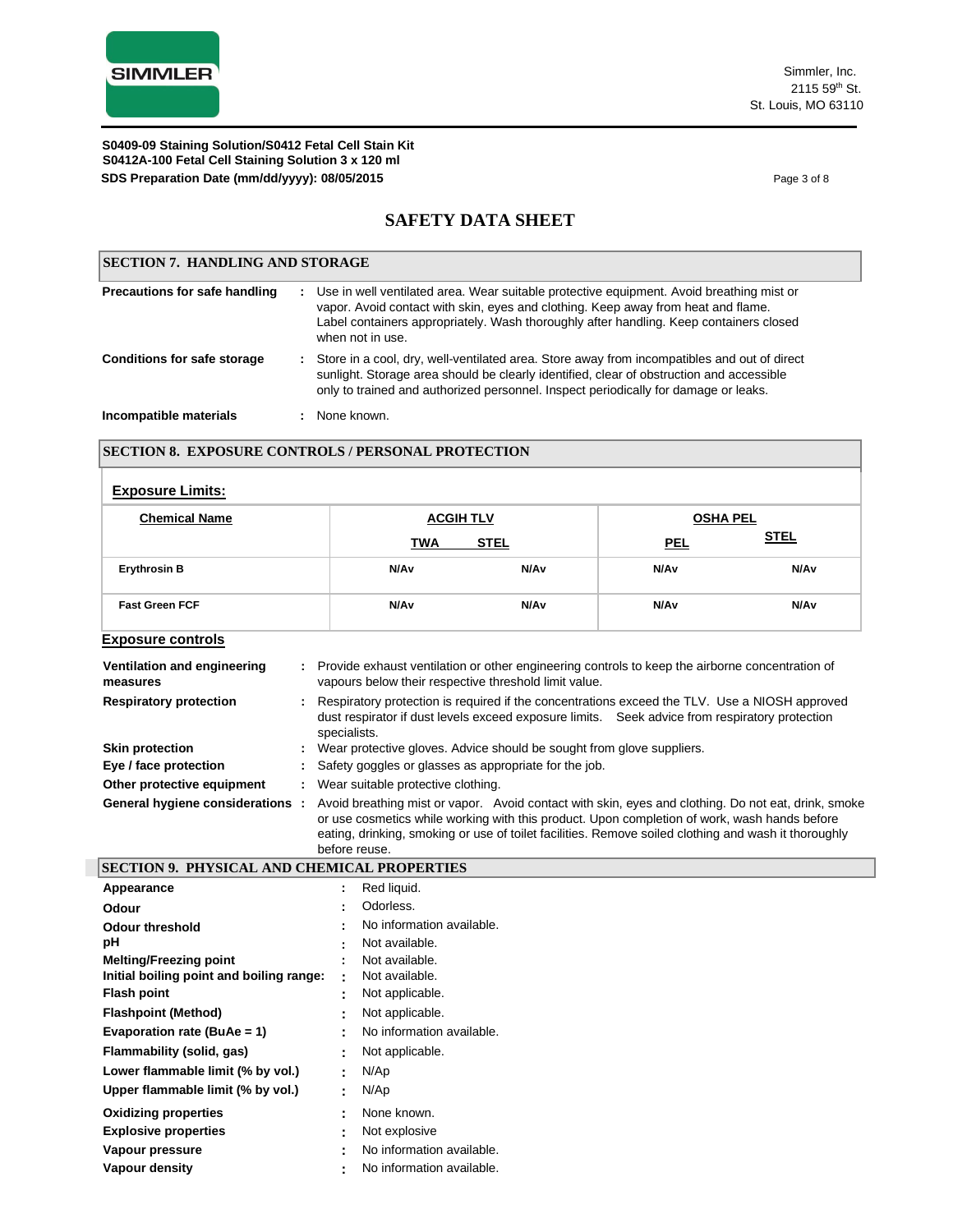

**S0412A-100 Fetal Cell Staining Solution 3 x 120 ml SDS Preparation Date (mm/dd/yyyy): 08/05/2015 Page 4 of 8 Page 4 of 8 Page 4 of 8 S0409-09 Staining Solution/S0412 Fetal Cell Stain Kit**

# **SAFETY DATA SHEET**

| <b>Relative density / Specific gravity</b> | t | Not available.                    |
|--------------------------------------------|---|-----------------------------------|
| Solubility in water                        | t | Soluble                           |
| Other solubility(ies)                      | t | No information available.         |
| Partition coefficient: n-octanol/water or: |   | Not available.                    |
| Coefficient of water/oil distribution      |   |                                   |
| <b>Auto-ignition temperature</b>           | t | No information available.         |
| <b>Decomposition temperature</b>           |   | No information available.         |
| <b>Viscosity</b>                           | ÷ | Not available.                    |
| Volatiles (% by weight)                    |   | No information available.         |
| Volatile organic Compounds (VOC's)         | ٠ | No information available.         |
| Absolute pressure of container             | ٠ | N/Ap                              |
| <b>Flame projection length</b>             | ÷ | N/Ap                              |
| Other physical/chemical comments           | t | None reported by the manufacturer |

### **SECTION 10. STABILITY AND REACTIVITY**

| Reactivity                                   | Not normally reactive                      |
|----------------------------------------------|--------------------------------------------|
| <b>Chemical stability</b>                    | : Stable under normal conditions           |
| <b>Possibility of hazardous</b><br>reactions | : Hazardous polymerization does not occur. |

| <b>SECTION 11. TOXICOLOGICAL INFORMATION</b> |  |                                                                               |
|----------------------------------------------|--|-------------------------------------------------------------------------------|
| products                                     |  |                                                                               |
| Hazardous decomposition                      |  | : None known, refer to hazardous combustion products in Section 5.            |
| Incompatible materials                       |  | : None known.                                                                 |
| <b>Conditions to avoid</b>                   |  | : Avoid contact with skin and eyes. Do not ingest. Avoid heat and open flame. |

### **Information on likely routes of exposure:**

| Routes of entry inhalation:            | YES        |  |
|----------------------------------------|------------|--|
| Routes of entry skin & eye:            | <b>YES</b> |  |
| Routes of entry Ingestion:             | <b>YFS</b> |  |
| Routes of exposure skin absorption: NO |            |  |

### **Potential Health Effects:**

### **Signs and symptoms of short-term (acute) exposure**

| Sign and symptoms Inhalation:            | May cause irritation to the nose, throat, and upper respiratory tract.                                            |  |  |  |  |  |
|------------------------------------------|-------------------------------------------------------------------------------------------------------------------|--|--|--|--|--|
| Sign and symptoms Ingestion:             | Ingestion may cause gastrointestinal irritation, nausea, vomiting, and diarrhea.                                  |  |  |  |  |  |
| Sign and symptoms skin:                  | May cause mild skin irritation on prolonged contact.                                                              |  |  |  |  |  |
| Sign and symptoms eyes:                  | Direct eye contact may cause slight redness                                                                       |  |  |  |  |  |
| <b>Potential Chronic Health Effects</b>  | None known or reported by the manufacturer                                                                        |  |  |  |  |  |
| <b>Mutagenicity</b>                      | Contains a chemical or chemicals that may be mutagens. This product contains:<br>Fast Green FCF and Erythrosin B. |  |  |  |  |  |
| Carcinogenicity                          | No components are listed as carcinogenic by ACGIH, IARC, OSHA or NTP                                              |  |  |  |  |  |
| Reproductive effects &<br>Teratogenicity | Not expected to have other reproductive effects.                                                                  |  |  |  |  |  |
| Sensitization to material                | Not expected to be a skin or respiratory sensitizer.                                                              |  |  |  |  |  |
| Specific target organ effects            | The substance or mixture is not classified as specific target organ toxicant, single<br>exposure.                 |  |  |  |  |  |
|                                          | The substance or mixture is not classified as specific target organ toxicant,<br>repeated exposure.               |  |  |  |  |  |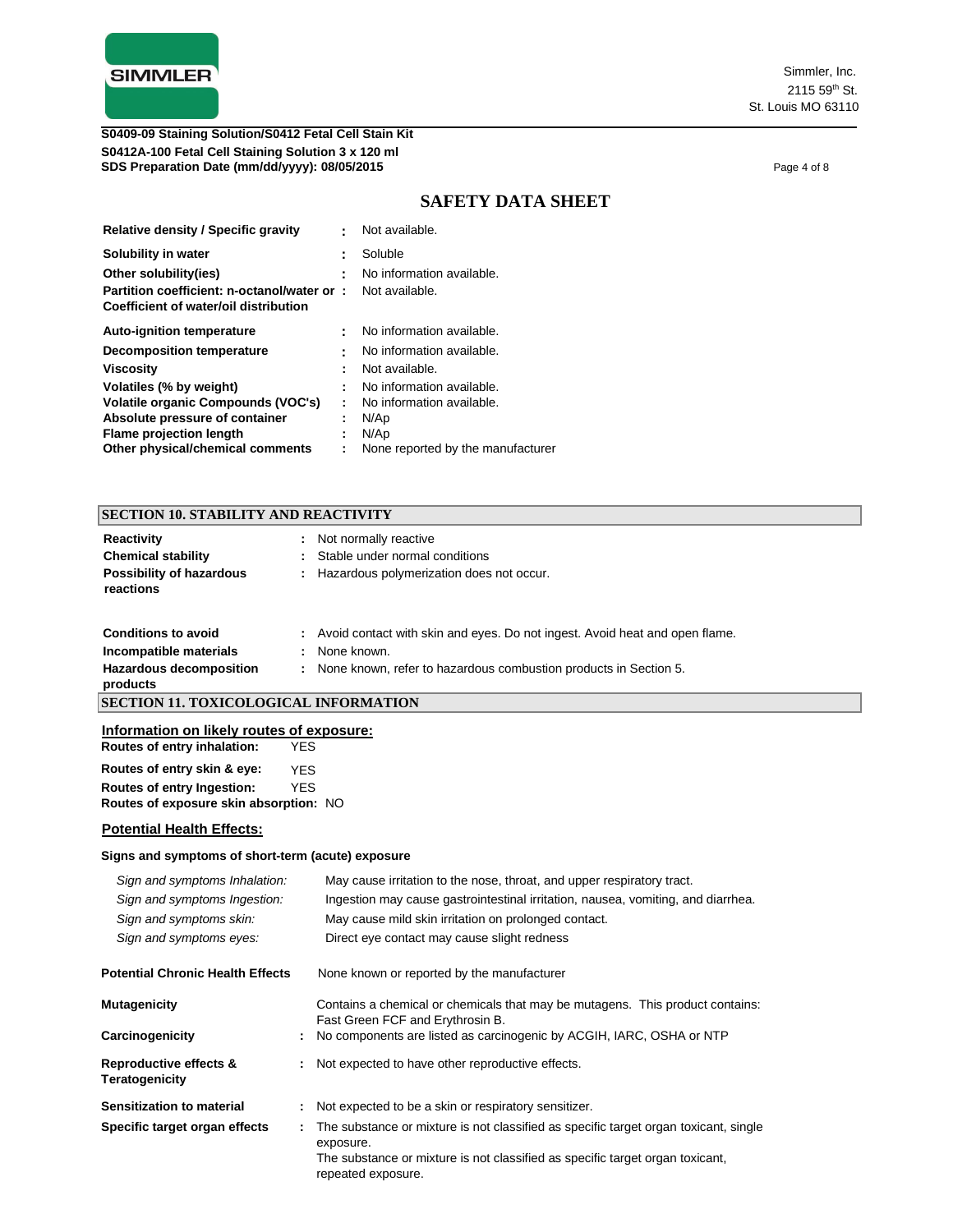

**S0412A-100 Fetal Cell Staining Solution 3 x 120 ml SDS Preparation Date (mm/dd/yyyy): 08/05/2015 Page 5 of 8 Page 5 of 8 S0409-09 Staining Solution/S0412 Fetal Cell Stain Kit**

# **SAFETY DATA SHEET**

| <b>Medical conditions aggravated</b><br>by overexposure | : None expected, when used as intended. |
|---------------------------------------------------------|-----------------------------------------|
| <b>Synergistic materials</b>                            | No information available                |

**Toxicological data :** There is no available data for the product itself, only for the ingredients. See below for individual ingredient acute toxicity data.

|                      | $LC_{50}(4hr)$ | $LD_{50}$   |                  |
|----------------------|----------------|-------------|------------------|
| <b>Chemical name</b> | inh, rat       | (Oral, rat) | (Rabbit, dermal) |
| Erythrosin B         | N/Av           | 1840 mg/kg  | N/Av             |
| Fast Green FCF       | N/Av           | $>2$ g/kg   | N/Av             |

**Other important toxicologica**l **hazards:** To the best of our knowledge, the toxicological properties of this material have not been thoroughly investigated.

### **SECTION 12. ECOLOGICAL INFORMATION**

**Ecotoxicity:** The product should not be allowed to enter drains or water courses, or be deposited where it can affect ground or surface waters. See the following tables for individual ingredient ecotoxicity data.

### *Ecotoxicity data:*

|                                                                    |               |                                                                                            | <b>Toxicity to Fish</b> |                 |  |  |
|--------------------------------------------------------------------|---------------|--------------------------------------------------------------------------------------------|-------------------------|-----------------|--|--|
| Ingredients                                                        | <b>CAS No</b> | LC50 / 96h                                                                                 | NOEC / 21 day           | <b>M</b> Factor |  |  |
| Erythrosin B                                                       | 16423-68-0    | N/Av                                                                                       | N/Av                    | None.           |  |  |
| Fast Green FCF                                                     | 2353-45-9     | N/Av                                                                                       | N/Av                    | None.           |  |  |
| Ingredients                                                        | <b>CAS No</b> | <b>Toxicity to Algae</b>                                                                   |                         |                 |  |  |
|                                                                    |               | EC50 / 96h or 72h                                                                          | NOEC / 96h or 72h       | <b>M</b> Factor |  |  |
| Erythrosin B                                                       | 16423-68-0    | N/Av                                                                                       | N/Av                    | None.           |  |  |
| Fast Green FCF                                                     | 2353-45-9     | N/Av                                                                                       | N/Av                    | None.           |  |  |
| Persistence and degradability:<br><b>Bioaccumulation potential</b> |               | No data is available on the product itself.<br>No data is available on the product itself. |                         |                 |  |  |

|                       |               | Partition coefficent n-octanol/ater (log Kow) |               | <b>Bioconcentration factor (BCF)</b> |  |  |  |
|-----------------------|---------------|-----------------------------------------------|---------------|--------------------------------------|--|--|--|
| Ingredients           | <b>CAS No</b> | <b>Toxicity to Daphnia</b>                    |               |                                      |  |  |  |
|                       |               | EC50 / 48h                                    | NOEC / 21 day | <b>M</b> Factor                      |  |  |  |
| Erythrosin B          | 16423-68-0    | N/Av                                          | N/Av          | None.                                |  |  |  |
| <b>Fast Green FCF</b> | 2353-45-9     | N/Av                                          | N/Av          | None.                                |  |  |  |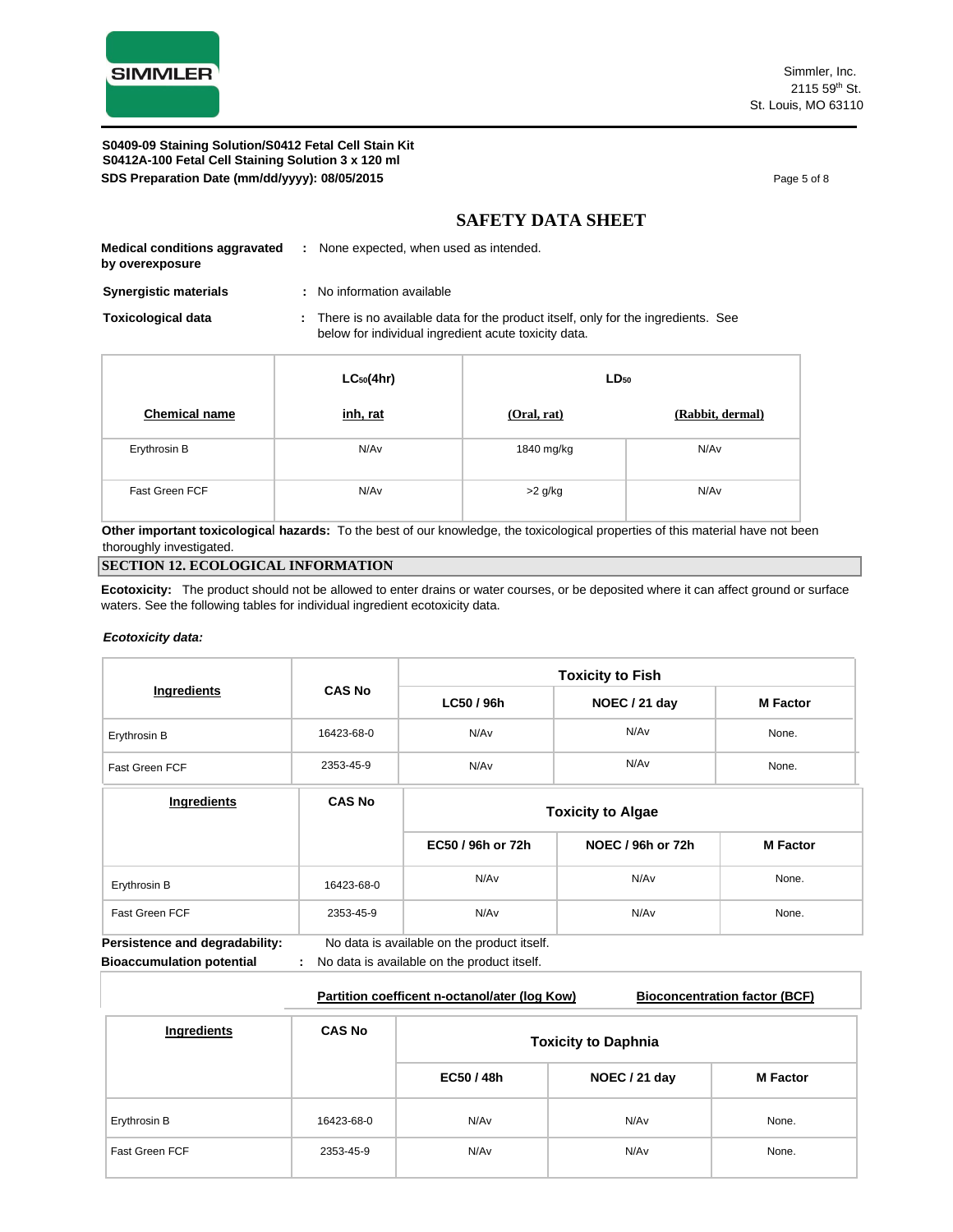

### **S0412A-100 Fetal Cell Staining Solution 3 x 120 ml SDS Preparation Date (mm/dd/yyyy): 08/05/2015 Page 6 of 8** Page 6 of 8 **S0409-09 Staining Solution/S0412 Fetal Cell Stain Kit**

# **SAFETY DATA SHEET**

| <b>Components</b>                          |                                                                                                                                                                                                                                                                                      |      |
|--------------------------------------------|--------------------------------------------------------------------------------------------------------------------------------------------------------------------------------------------------------------------------------------------------------------------------------------|------|
| Erythrosin B (CAS 16423-68-0)              | $-0.05$                                                                                                                                                                                                                                                                              | N/Av |
| Fast Green FCF (CAS<br>2353-45-9)          | $-3.22$                                                                                                                                                                                                                                                                              | 2.55 |
| <b>Mobility in soil</b>                    | : No data is available on the product itself.                                                                                                                                                                                                                                        |      |
| Other Adverse Environmental effects:       | No data is available on the product itself.                                                                                                                                                                                                                                          |      |
| <b>SECTION 13. DISPOSAL CONSIDERATIONS</b> |                                                                                                                                                                                                                                                                                      |      |
| <b>Handling for Disposal</b>               | : Handle waste according to recommendations in Section 7. Empty containers may contain<br>hazardous residues.                                                                                                                                                                        |      |
| <b>Methods of Disposal</b>                 | : Dispose in accordance with all applicable federal, state, provincial and local regulations.                                                                                                                                                                                        |      |
| <b>RCRA</b>                                | : If this product, as supplied, becomes a waste in the United States, it may meet the criteria<br>of a hazardous waste as defined under RCRA. Title 40 CFR 261. It is the responsibility of<br>the waste generator to determine the proper waste identification and disposal method. |      |

| Regulatory<br>Information                            | <b>UN Number</b> | UN proper shipping name | <b>Transport</b><br>hazard<br>class(es) | Packing<br>Group | Label |
|------------------------------------------------------|------------------|-------------------------|-----------------------------------------|------------------|-------|
| <b>TDG</b>                                           | None.            | Not regulated.          | not regulated                           | none             |       |
| <b>TDG</b><br><b>Additional</b><br>information       | None.            |                         |                                         |                  |       |
| 49CFR/DOT                                            | None.            | Not regulated.          | not regulated                           | none             |       |
| 49CFR/DOT<br><b>Additional</b><br>information        | None.            |                         |                                         |                  |       |
| <b>IMDG</b>                                          | None.            | Not regulated.          | not regulated                           | none             |       |
| <b>IMDG</b><br><b>Additional</b><br>information      | None.            |                         | - 11                                    |                  |       |
| <b>ICAO/IATA</b>                                     | None.            | Not regulated.          | not regulated                           | none             |       |
| <b>ICAO/IATA</b><br><b>Additional</b><br>information | None.            |                         |                                         |                  |       |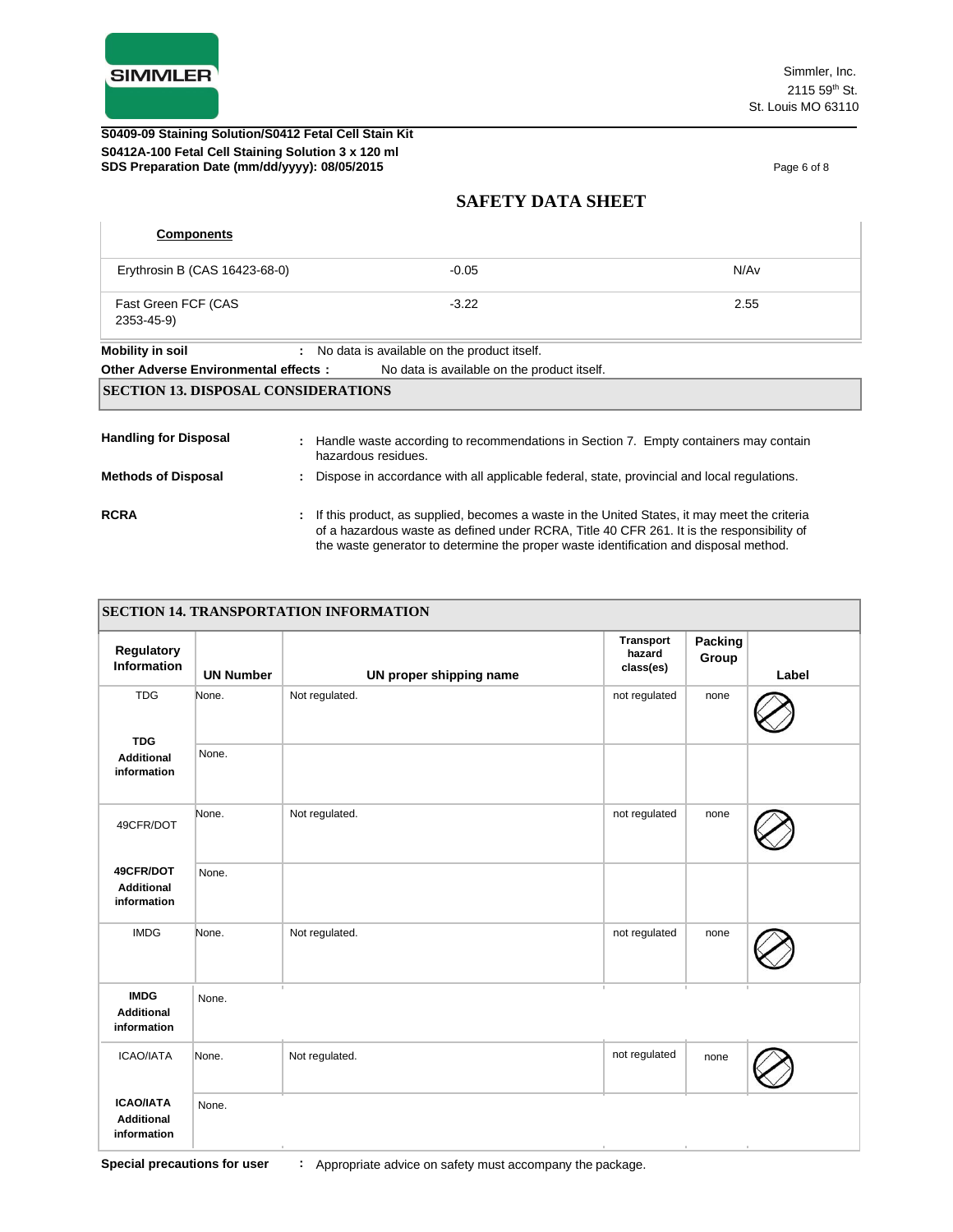

**S0412A-100 Fetal Cell Staining Solution 3 x 120 ml SDS Preparation Date (mm/dd/yyyy): 08/05/2015 Page 7 of 8 Page 7 of 8 S0409-09 Staining Solution/S0412 Fetal Cell Stain Kit**

## **SAFETY DATA SHEET**

**Environmental hazards:** See Section 12 for more environmental information.

**Transport in bulk according to Annex II of MARPOL 73/78 and the IBC Code :** This information is not available.

### **SECTION 15 - REGULATORY INFORMATION**

#### **US Federal Information:**

Components listed below are present on the following U.S. Federal chemical lists:

| Ingredients           | CAS#       | <b>TSCA</b><br>Inventory | <b>CERCLA</b><br>Reportable       | <b>SARA TITLE III:</b><br>Sec. 302,<br><b>Extremely</b><br><b>Hazardous</b> | <b>SARA TITLE III: Se</b><br><b>CFR</b><br>372 | ic Toxic<br>nical           |
|-----------------------|------------|--------------------------|-----------------------------------|-----------------------------------------------------------------------------|------------------------------------------------|-----------------------------|
|                       |            |                          | Quantity(RQ) (40<br>CFR 117.302): | Substance, 40<br><b>CFR 355:</b>                                            | <b>Toxic Chemical</b>                          | de minimus<br>Concentration |
| Erythrosin B          | 16423-68-0 | Yes                      | N/Ap                              | N/Av                                                                        | No                                             | N/Ap                        |
| <b>Fast Green FCF</b> | 2353-45-9  | Yes                      | N/Ap                              | N/Av                                                                        | No                                             | N/Ap                        |

SARA TITLE III: Sec. 311 and 312, MSDS Requirements, 40 CFR 370 Hazard Classes: None.

#### **US State Right to Know Laws:**

The following chemicals are specifically listed by individual States:

|                |            |                                   | <b>California Proposition 65</b> |     |    |    | <b>State "Right to Know" Lists</b> |           |           |
|----------------|------------|-----------------------------------|----------------------------------|-----|----|----|------------------------------------|-----------|-----------|
| Ingredients    | CAS#       | Listed<br><b>Type of Toxicity</b> |                                  | CA  | МA | ΜN | <b>NJ</b>                          | <b>PA</b> | RI        |
| Erythrosin B   | 16423-68-0 | No                                | N/Ap                             | No  | No | No | No                                 | No        | <b>No</b> |
| Fast Green FCF | 2353-45-9  | No                                | N/Ap                             | Yes | No | No | No                                 | <b>No</b> | <b>No</b> |

### **Canadian Information:**

Canadian Environmental Protection Act (CEPA) information: All ingredients listed appear on the Domestic Substances List (DSL).

WHMIS information: Refer to Section 2 for a WHMIS Classification for this product. **International Information:**

Components listed below are present on the following International Inventory list:

| Ingredients                 | CAS#       | European<br><b>EINECs</b> | <b>Australia</b><br><b>AICS</b> | Philippines<br><b>PICCS</b> | Japan ENCS           | Korea<br><b>KECI/KECL</b> | China<br><b>IECSC</b> | NewZealand<br><b>IOC</b>        |
|-----------------------------|------------|---------------------------|---------------------------------|-----------------------------|----------------------|---------------------------|-----------------------|---------------------------------|
| Erythrosin B                | 16423-68-0 | 240-474-8                 | Present                         | Present                     | $(5)-1503; (5)-1596$ | KE-10872                  | Present               | No<br>information<br>available. |
| Fast Green FCF              | 2353-45-9  | 219-091-5                 | Present                         | Present                     | $(5)-5228$           | KE-07714                  | Present               | No<br>information<br>available. |
| CEATION 17 ATHED BEADMATION |            |                           |                                 |                             |                      |                           |                       |                                 |

#### **SECTION 16. OTHER INFORMATION**

**Legend:** ACGIH: American Conference of Governmental Industrial Hygienists

CAS: Chemical Abstract Services

CERCLA: Comprehensive Environmental Response, Compensation, and Liability Act of 1980

CFR: Code of Federal Regulations

CNS: Central Nervous System

DOT: Department of Transportation

EPA: Environmental Protection Agency

EINECS: European Inventory of Existing Commercial chemical Substances